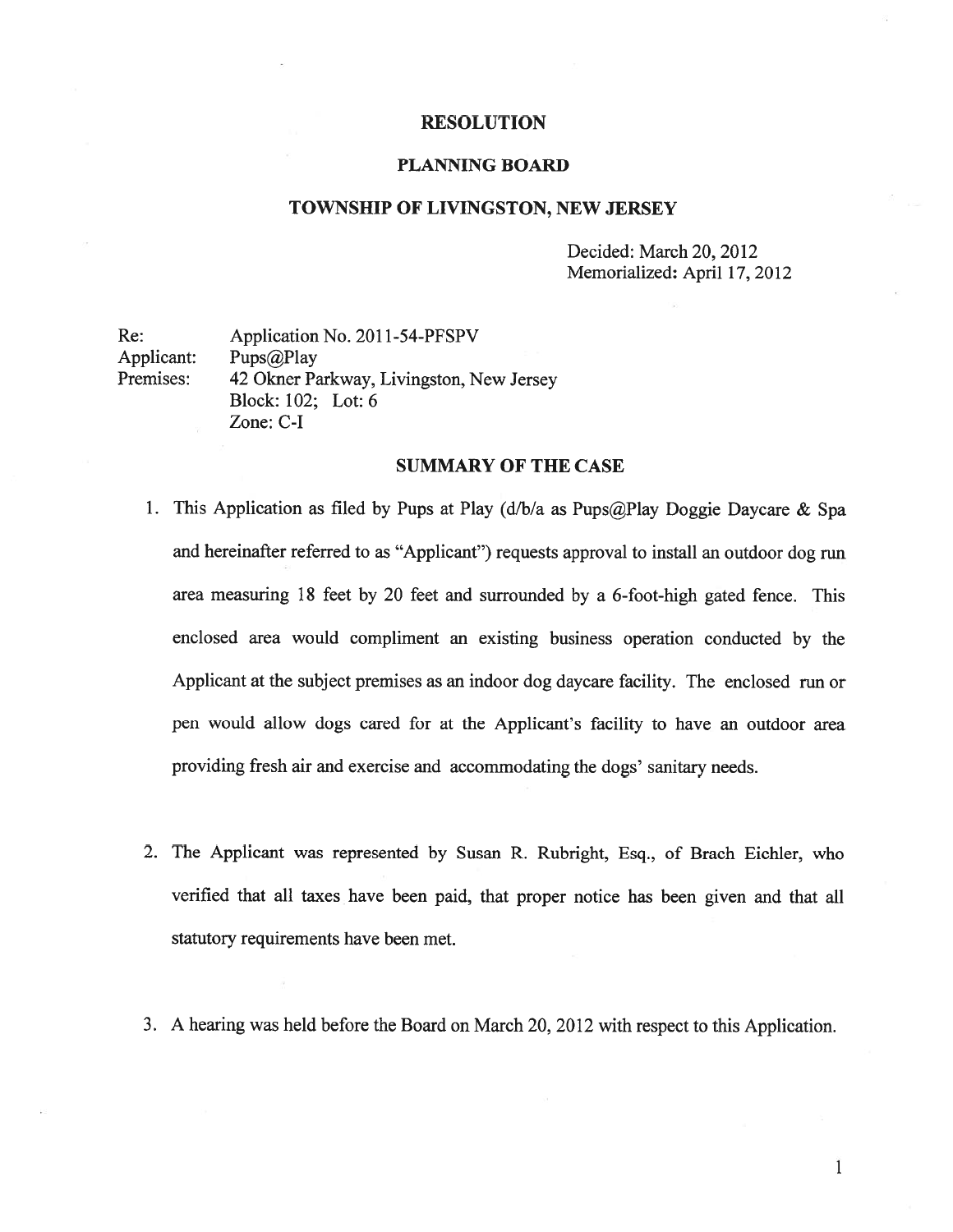- 4. In order to construct the proposed dog run or pen, the Applicant would remove two parking spaces close to the rear of the building and adjacent to <sup>a</sup> rear entrance to Applicant's facility. That area would be covered with grave<sup>l</sup> and surrounded by the 6 foot-high fence. The fence area closest to and parallel with the rear of the building would be chain link, as would be the access gate located there. The remaining fencing would be solid PVC board to screen visibility of the run from the parking area and nearby childcare facilities. At the end farthest from the building there would be <sup>a</sup> vestibule with <sup>a</sup> man gate for caregivers to enter and leave the run with reduced risk of dogs escaping. An existing separate chain-link gate providing access from the building to the parking area would be increased to <sup>6</sup> feet in height so as to reduce the risk of dogs jumping it.
- 5. Although two parking spaces would be removed, the Applicant would reconfigure the parking area to provide for one additional handicapped space; thus bringing the total handicapped spaces to <sup>a</sup> conforming 5. There would be adequate parking that would conform with the Township parking requirements.
- 6. The Applicant presented testimony that the facility is designed to handle as many as 50 dogs per day, and that there are <sup>4</sup> to 5 full-time staffers. <sup>A</sup> licensed groomer is in the grooming room, and <sup>a</sup> veterinarian is on staff on <sup>a</sup> part-time basis. All dogs accepted for the facility are tested for health and sociability. The Applicant further provided testimony that the dogs would be supervised by <sup>a</sup> staff member at all times while they are in the outside dog area.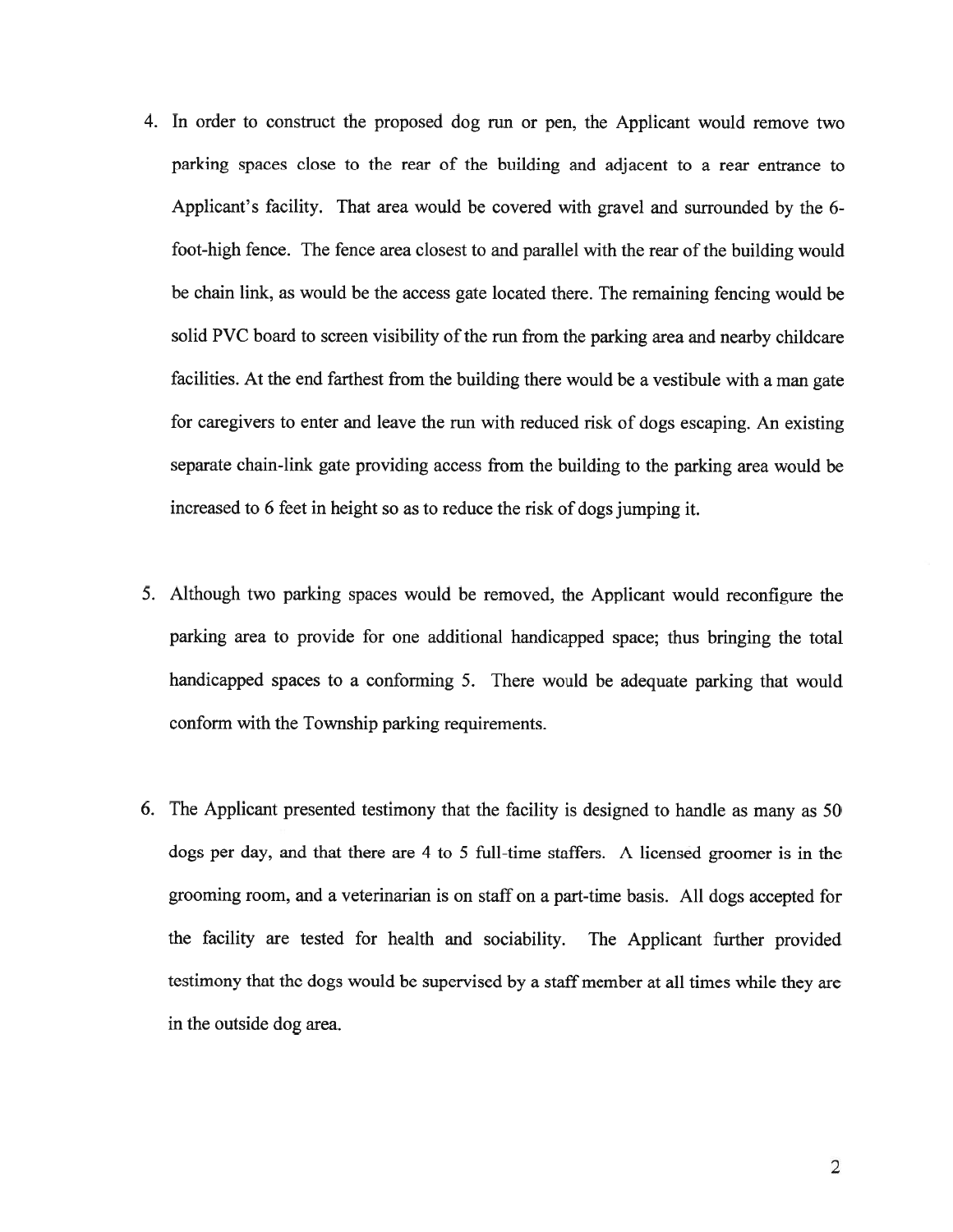- 7. The Applicant agreed to several changes suggested by the Board:
	- A: No more than 5 dogs shall be allowed in the fenced outdoor area at any one time.
	- B: Springloaded latchs will be added to all the gates so that they will be self-closing and secure.
	- C. Increasing the width of the handicap access path from the parking area to 4 ft.
	- D: The Applicant shall consider providing <sup>a</sup> means of shading at least par<sup>t</sup> of the fenced area from direct sunlight for the protection of dogs and attending staff.
	- E. A sign cautioning that the outdoor area is <sup>a</sup> dog run will be posted for the benefit of persons in the parking area.
- 8. Appearing as <sup>a</sup> witness for the Applicant was: Matthew B. Jarmel, admitted as an exper<sup>t</sup> in architecture.
- 9. No variances were requested or required for the Application.
- 10. No members of the public appeared either in suppor<sup>t</sup> of or in opposition to the Application.

### FINDINGS OF FACT

- 1. The Board finds that the Application conforms with all requirements of the Township Zoning Ordinance and that the Site Plan, with the conditions agreed to by the Applicant and set forth herein, will result in an operation that can be run safely and that is entitled to approval by the Board.
- 2. The Board grants the Application for Preliminary and Final Site Plan approval.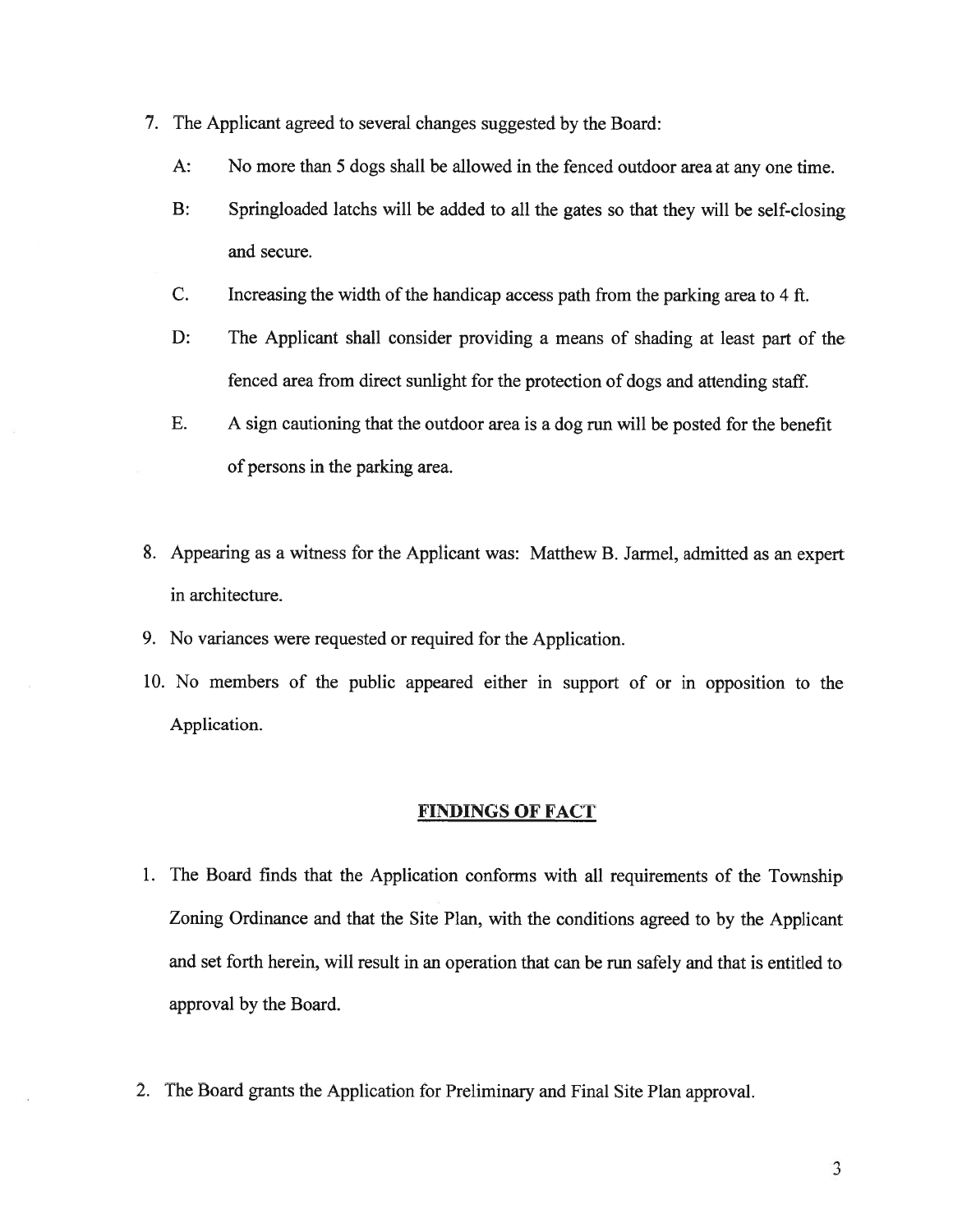- 3. The approval of this Application is subject to the following conditions:
	- A: No more than 5 dogs shall be in the fenced outdoor area at any one time.
	- B: A staff member shall supervise the dogs at all times while they are outside the Building.
	- C: All gates of the fenced area shall be spring-loaded and self-latching.
	- D. The outer gate of the vestibule of the fenced area shall be equipped with <sup>a</sup> lock so that only staff members can have access.
	- E: The Applicant shall comply with any requirements of the Township's Division of Health with respec<sup>t</sup> to the fenced outdoor area.
	- F: A sign cautioning that the outdoor area is <sup>a</sup> dog run will be posted for the benefit of persons in the parking area.
	- G. The width of the handicap access path from the parking lot shall be increased to

4ft.

H: The following of the Board's Model Conditions of Approval as amended through December 20, 2011 also apply:

# 6. Final Plans

Prior to the issuance of any Township permit for demolition of any structure, preparation of the Site, or construction of any improvement:

- a. The full text of all of the conditions of this approval, and all plan changes agreed to in the course of the hearing, shall be set out on final plans submitted to the Construction Official, the Township Engineer and the Board Secretary; and
- b. Such final plans shall have been reviewed by the Board Secretary or the Board's Planning Consultant for determination of whether the plans conform to the Board's approvals and shall then have been signed by the Board Chairman, the Board Secretary and the Township Engineer.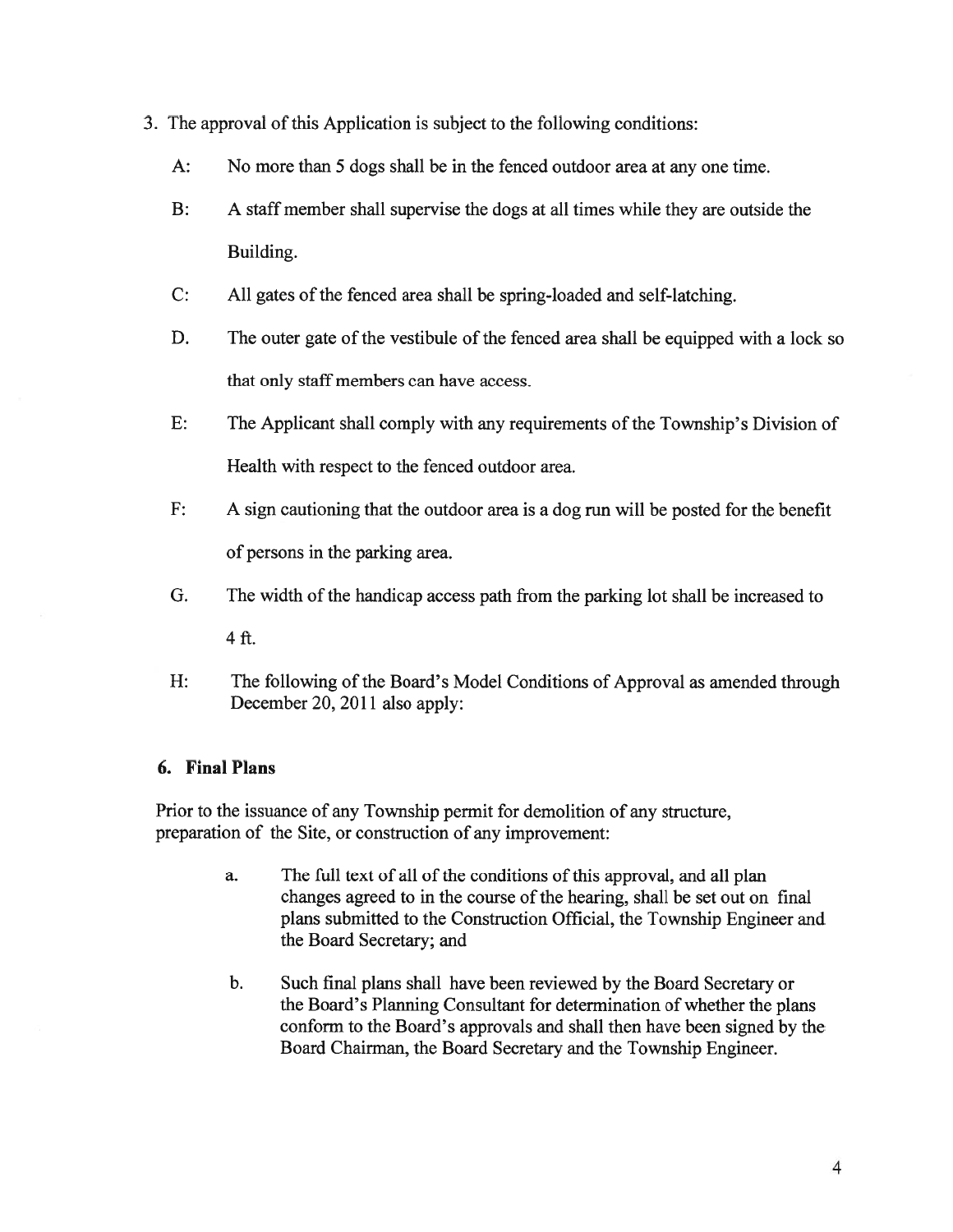# 8. Guarantees and Bonds

- a. The approval of this Application is subject to the posting, with terms acceptable to the Township Engineer, of any and all required performance guarantees, bonds, soil erosion and sediment control approvals, and any other requirements of Township ordinances prior to the issuance of any permits for commencement of site preparation or construction.
- b. This approva<sup>l</sup> is also conditioned upon the Applicant's providing, prior to issuance of the first Certificate of Occupancy, a performance guarantee acceptable to the Township Engineer for any aspects of the approved landscaping or fencing that has not been completed by the time of issuance of such certificate.

# 10. Noise

- a. No site preparation, demolition or construction activity shall be performed on the Site on Sundays, or before 7:30 a.m. or after 5:00 p.m. on weekdays, or before 9:00 a.m. or after 5:00 p.m. on Saturdays or federal holidays.
- b. All vehicles and motorized machinery operated on the Site shall be equipped with properly operating mufflers.
- c. No site preparation, demolition or construction activity (other than authorized blasting) shall produce, at the property line, (i) continuous airborne sound at <sup>a</sup> sound level in excess of <sup>65</sup> dBa, or which has an octave band sound pressure level in decibels which exceeds the standards provided in <sup>32</sup> N.J.R. <sup>2230</sup> et. seq., or (ii) impulsive sound in air which has <sup>a</sup> peak sound pressure level in excess of 80 decibels, or (iii) impulsive sound in air which repeats more than four times in any hour and has <sup>a</sup> peak sound pressure level in excess of 50 decibels.
- d. Relief from these noise conditions may be permitted, temporarily, by the Township Engineer upon his finding that <sup>a</sup> circumstance constituting an emergency exists and necessitates such permission.

# 11. Other Governmental Approvals

a. Applicant shall comply with all applicable Federal, State and local laws and regulations and obtain any other governmental approvals required for implementation of this application as approved. If any other governmental agency or authority grants <sup>a</sup> waiver of or variance from any law, rule or regulation, or imposes any condition or requirement, which affects this approval or any of the conditions contained herein, then this Board shall have the right to review such action as it relates to this Board's approva<sup>l</sup> or conditions and to modify, amend or revoke its approval and/or conditions.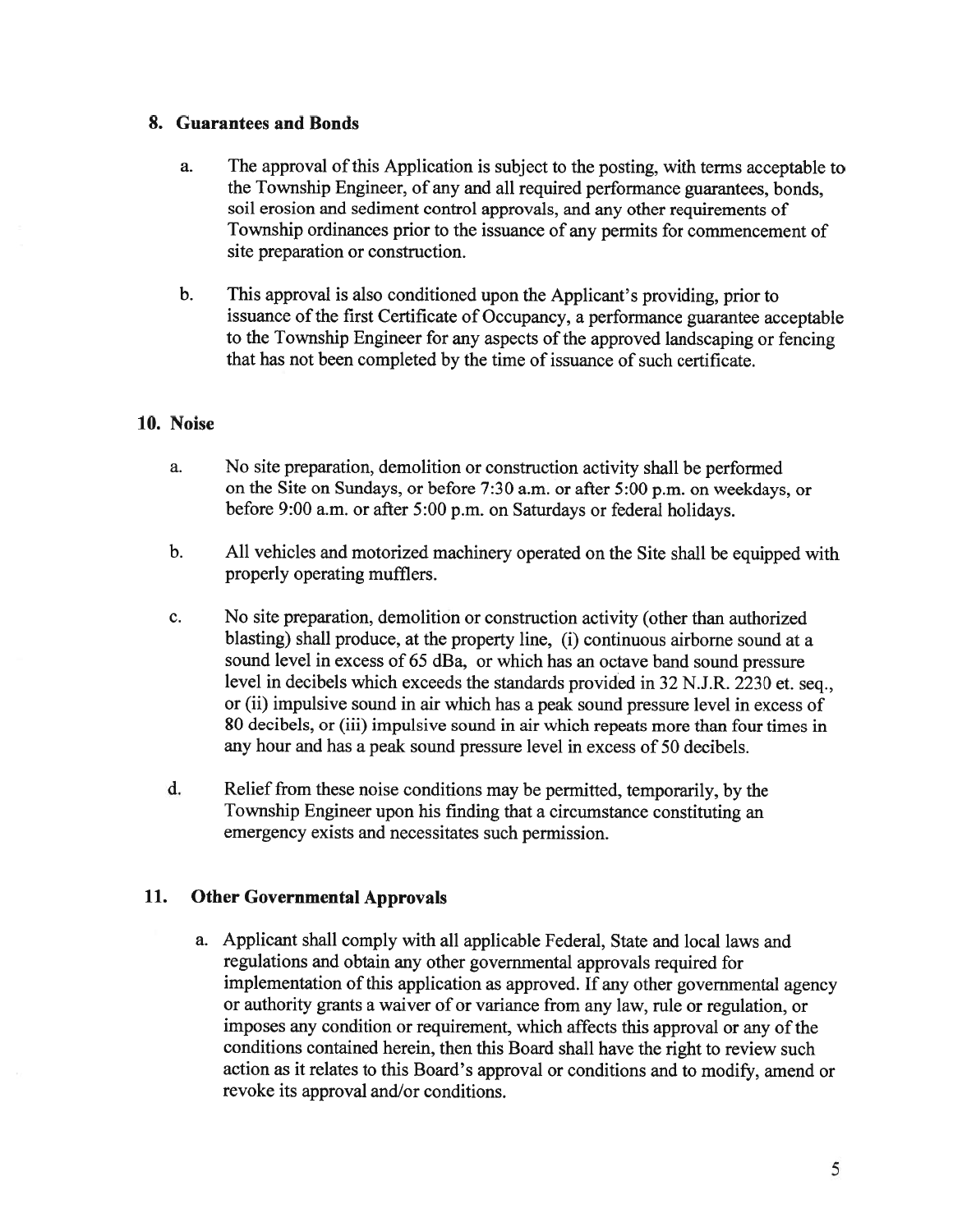b. No Township permit for demolition of any structure, or preparation of the Site or construction of any improvement shall be issued until proof of reques<sup>t</sup> for such required approvals and any action thereupon, shall have been presented to the Construction Official and the Board Secretary by the Applicant.

### 18. Written Response to Memoranda

Prior to issuance of any permit for site preparation, demolition or construction, the Applicant shall have provided written responses to all issues raised in all memoranda from the Township Engineer, or any consultant to the Township, that were considered by the Board in the hearings.

### 19. As-built Plans

<sup>A</sup> final Certificate of Occupancy shall not be issued until the Applicant shall have submitted to the Construction Official four (4) properly signed and sealed copies each of as-built site plans, surveys and building elevations.

NOW THEREFORE, for the reasons set forth herein and as stated on the record by the Members of the Planning Board of the Township of Livingston, it is resolved that the Application for Preliminary and Final Site Plan approva<sup>l</sup> is hereby granted and approve<sup>d</sup> subject to the terms and conditions set forth herein.

This Resolution is <sup>a</sup> memorialization of the decision of the Livingston Planning Board made on March 20, 2012, wherein Board Members Leopold, Rieber, Anthony, Kimmel, Klein, Alternate No. 1 Ratner (in place and stead of Member Dinar) and Alternate No. 2 Wishnew (in place and stead of Member Kalishman) voted in accordance with the actions memorialized herein; they being all of the Mm\embers present and eligible to vote.

--7

Chairman